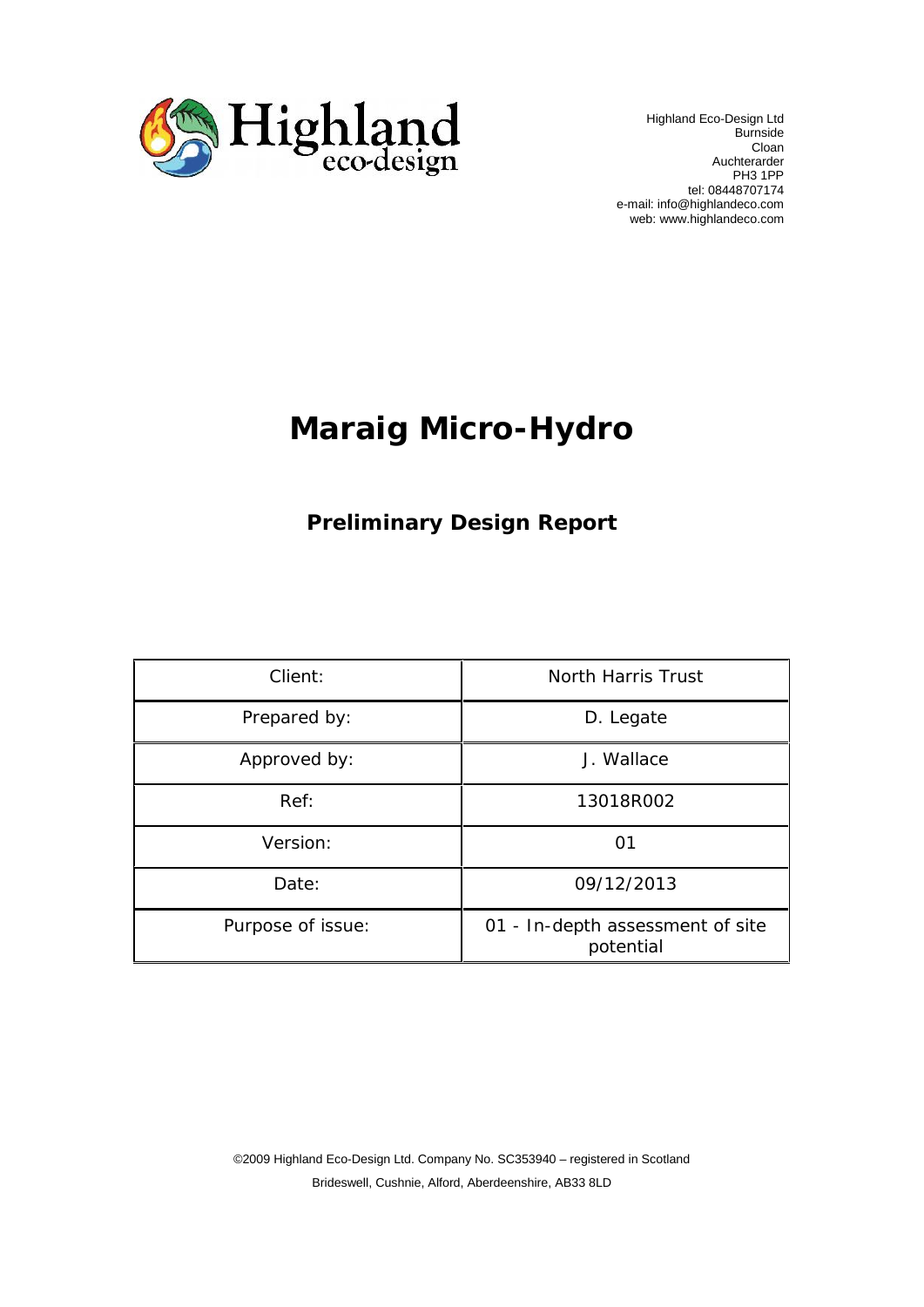#### **Contents**

|    | 1 <sub>1</sub> |                                              |  |
|----|----------------|----------------------------------------------|--|
|    | 1.1.           |                                              |  |
|    | 1.2.           |                                              |  |
|    | 1.3.           |                                              |  |
| 2. |                |                                              |  |
| 3. |                |                                              |  |
|    | 3.1.           |                                              |  |
|    | 3.2.           |                                              |  |
|    | 3.3.           |                                              |  |
|    | 3.4.           |                                              |  |
|    | 3.4.1.         |                                              |  |
|    | 3.4.2.         |                                              |  |
|    | 3.4.3.         |                                              |  |
|    | 3.4.4.         |                                              |  |
|    | 3.4.5.         |                                              |  |
|    | 3.5.           |                                              |  |
| 4. |                |                                              |  |
|    | 4.1.           |                                              |  |
|    | 4.2.           |                                              |  |
|    | 4.3.           |                                              |  |
|    | 4.4.           |                                              |  |
|    | 4.5.           |                                              |  |
|    | 4.6.           |                                              |  |
|    | 4.7.           |                                              |  |
|    | 4.8.           |                                              |  |
|    | 4.9.           |                                              |  |
|    | 4.10.          |                                              |  |
|    | 4.11.          |                                              |  |
|    | 4.12.          |                                              |  |
|    | 4.13.          |                                              |  |
| 5. |                |                                              |  |
|    | 5.1.           |                                              |  |
|    | 5.2.           |                                              |  |
|    | 5.3.           |                                              |  |
| 6. |                |                                              |  |
|    | 6.1.           |                                              |  |
|    | 6.2.           |                                              |  |
|    | 6.2.1.         |                                              |  |
|    | 6.2.2.         |                                              |  |
|    | 6.2.3.         |                                              |  |
|    | 6.3.           |                                              |  |
|    | 6.3.1.         |                                              |  |
|    | 6.3.2.         |                                              |  |
|    | 6.3.3.         |                                              |  |
|    | 6.4.           |                                              |  |
| 7. |                |                                              |  |
| 8. |                |                                              |  |
| 9. |                |                                              |  |
|    |                |                                              |  |
|    |                |                                              |  |
|    | Appendix I:    | Hydrological Information                     |  |
|    |                | Appendix II: Habitat, Morphology and Terrain |  |

| Appendix II: Habitat, Morphology and Terrain      |
|---------------------------------------------------|
| Appendix III: Draft Construction Method Statement |
| Appendix IV: Abstraction License Details          |
| Appendix V: Financial Analysis                    |
|                                                   |

©2009 Highland Eco-Design Ltd. Company No. SC353940 - registered in Scotland Brideswell, Cushnie, Alford, Aberdeenshire, AB33 8LD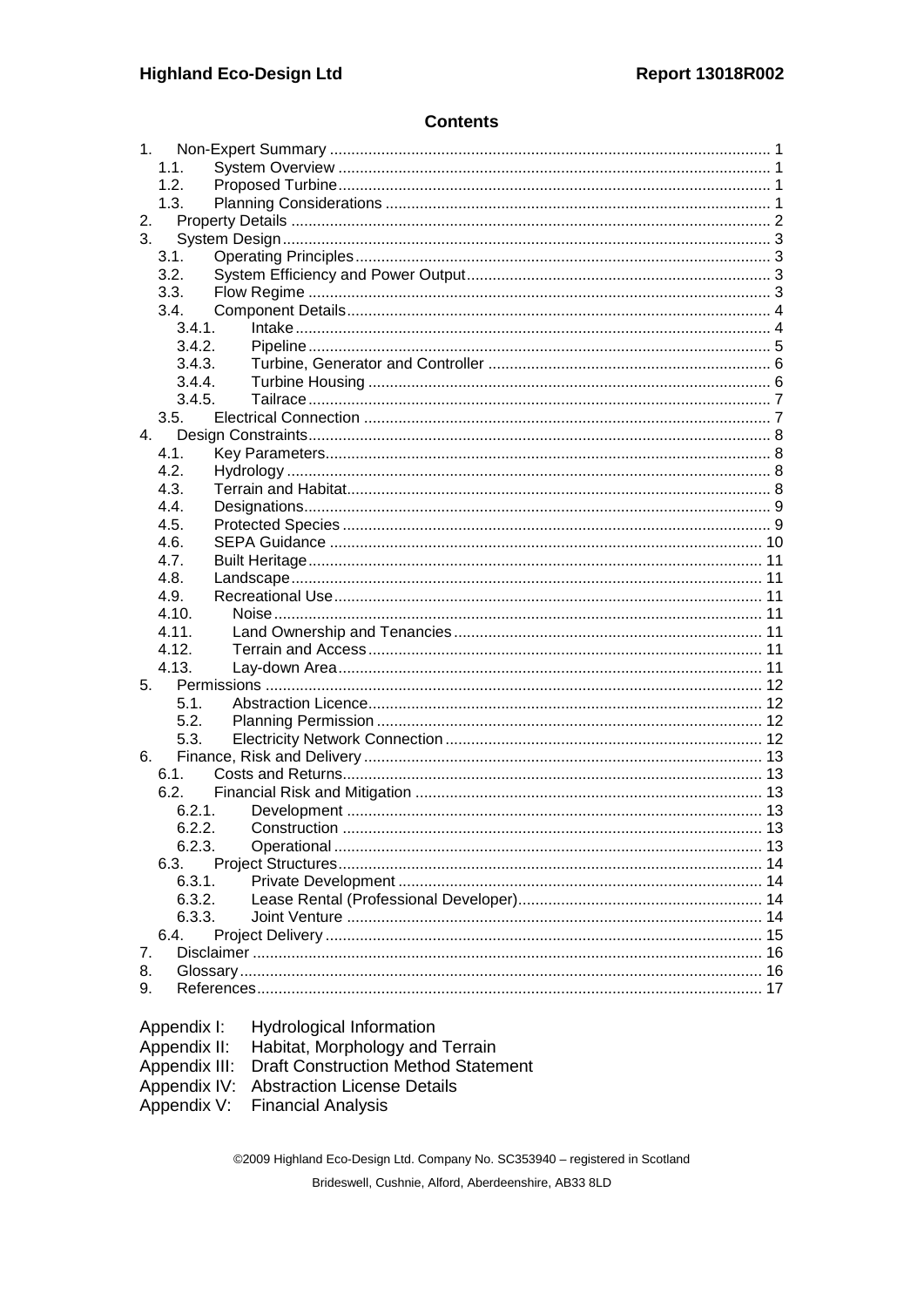# **1. Non-Expert Summary**

#### **1.1. System Overview**

Details of the system components and layout are available in drawings 13018D001 and 13018D002. In summary it will consist of the following basic components:

- An intake weir and header tank to take water from the burn; because the system is run-of-river there will be no storage reservoir
- A buried pipeline to transfer the water to the turbine
- A turbine house containing a turbine, generator and controller
- A tailrace channel returning water to the burn
- A buried cable from the turbine house to the connection point

## **1.2. Proposed Turbine**

| <b>Turbine type</b>                                                                         | Cross-flow     |
|---------------------------------------------------------------------------------------------|----------------|
| Turbine maximum power                                                                       | 49.6 kW        |
| 237,912 kWh or 65 average UK households <sup>1</sup><br><b>Expected annual energy yield</b> |                |
| <b>Expected annual CO2 saving</b>                                                           | 115 tonnes $2$ |

## **1.3. Planning Considerations**

All development has an impact on the landscape and local environment. By its nature hydro-power will have little long-term visual impact on the landscape and statutory noise limits are easily achieved through appropriate design of the turbine house.

Scottish Ministers support the development of all forms of renewable energy and wish to see an increase in the production of electricity from the smaller-scale sources as outlined in Scottish Planning Policy 6 [3].

Under the Controlled Activities Regulations (CAR) SEPA are responsible for defining acceptable deviations from the natural flow regime of a watercourse. They also authorise construction activities within water bodies. The planning authorities are responsible for balancing a wider range of social, cultural, economic and environmental issues. Planning Advice Note 51, paragraph 51, states that the water flow regime, passage of fish and modification of the river banks and bed are best addressed by CAR [4].

The general layout of this system has been designed to minimise any impact to local habitats. The risk to protected species can generally be mitigated against through the use of sensitive construction methods. Scottish Natural Heritage (SNH) will be able to advise if further work is required to assess or mitigate the risk to specific species.

 $^{\text{1}}$  Assuming an average annual electrical demand of 3,638 kWh per household [1]

 $2$  Based on the UK energy mix in 2005 [2]

<sup>©2009</sup> Highland Eco-Design Ltd. Company No. SC353940 – registered in Scotland Brideswell, Cushnie, Alford, Aberdeenshire, AB33 8LD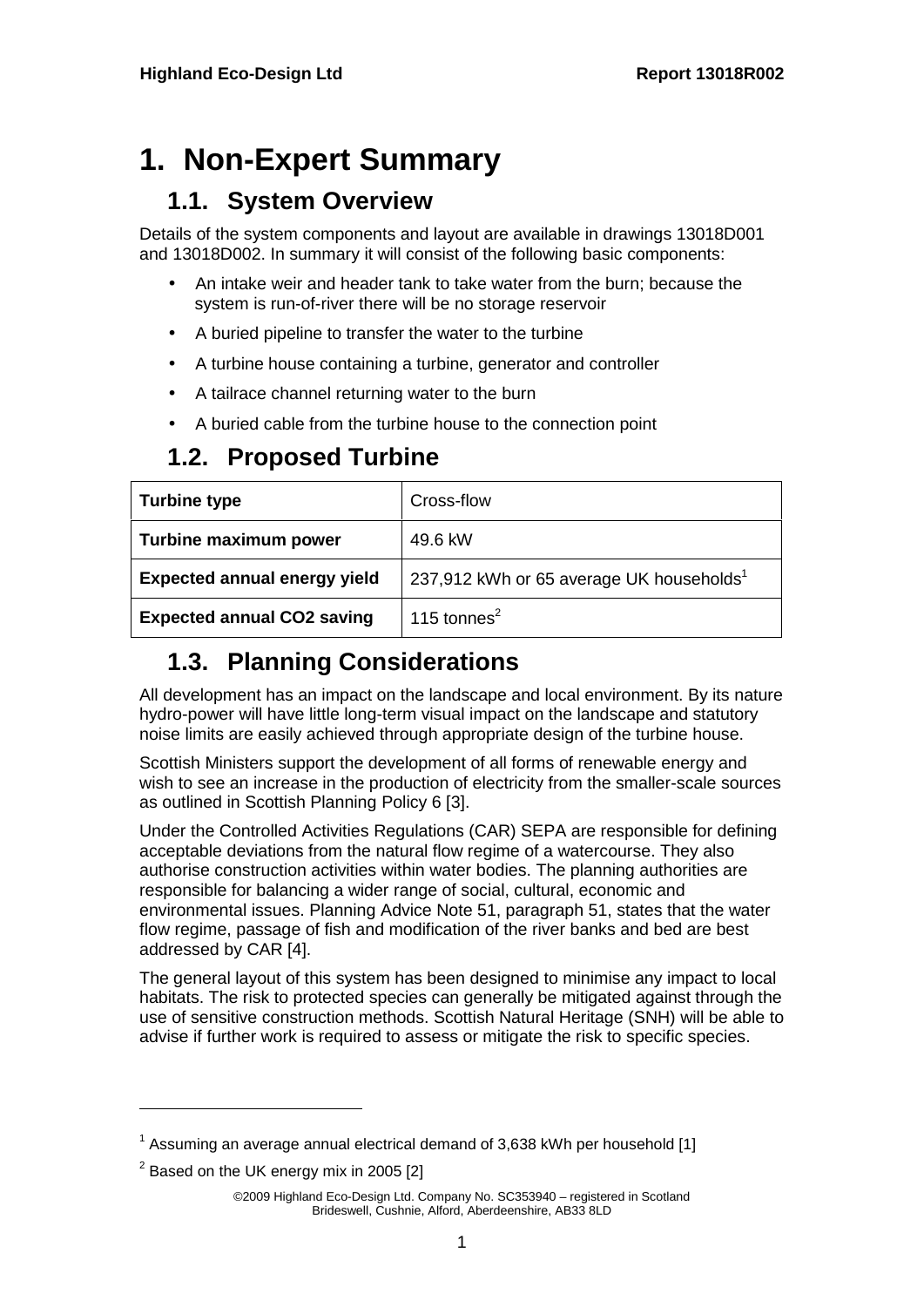# **2. Property Details**

The site is located at NB 1940 0581, around 48 km south west of Stornoway. The Abhainn Mharaig is fed by a small mountainous catchment.



**Site Location**

The site is located in Maraig which is accessed via a single track road off the A859. New access tracks to the intake and turbine house will be required. The turbine house track could follow the route of the existing footpath.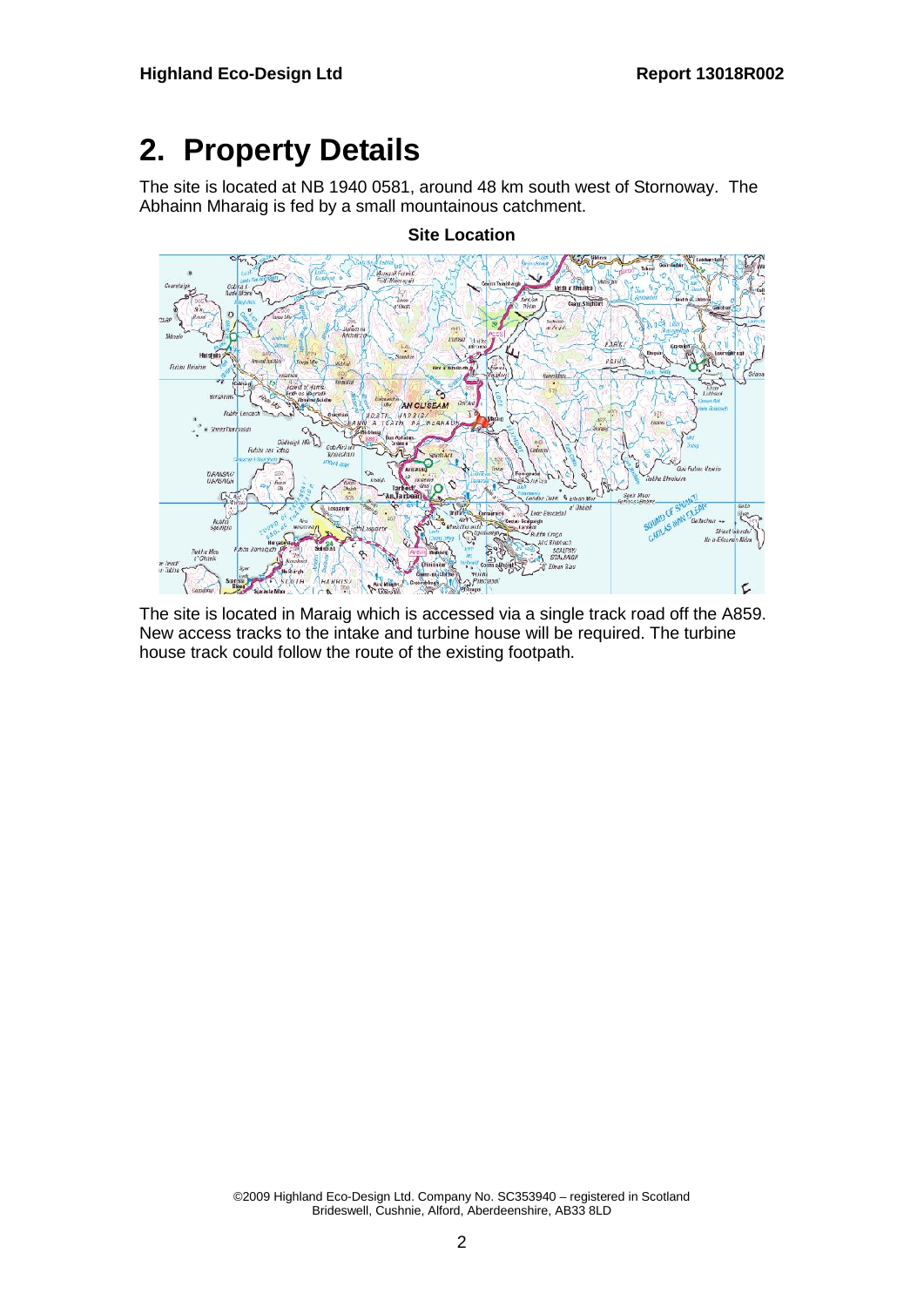# **3. System Design**

As outlined in the scoping report the potential for this site is far greater than the current 50kW grid restriction will allow. In an attempt to future proof the system, in light of the restriction, the intake and pipeline have been designed to take enough flow to generate 100kW.

We are currently working with Community Energy Scotland on another community hydro project looking at means of using excess power locally. This may be something you wish to consider to maximise the potential of the site.

## **3.1. Operating Principles**

The system will generate clean, renewable electricity in the following way:

- Water is abstracted from the watercourse at the intake weir. The amount of water abstracted is controlled automatically by the turbine.
- A buried pipeline then carries the water, under pressure, to the turbine shed lower down the watercourse
- A turbine and generator are attached to the end of the pipe and convert the energy in the water into electricity. These are housed within the turbine shed.
- A buried, low-voltage electrical cable then carries the electricity to the connection point.

## **3.2. System Efficiency and Power Output**

The maximum power, annual energy yield and expected efficiency of the system are given below [10]:

| Overall system efficiency <sup>3</sup> | 67.7 %      |
|----------------------------------------|-------------|
| <b>Maximum Power</b>                   | 49.6 kW     |
| Expected annual energy yield           | 237,912 kWh |
| <b>Capacity Factor</b>                 | 54.8%       |
| Expected annual CO2 saving             | 115 tonnes  |

## **3.3. Flow Regime**

It is necessary to balance the environmental impacts of reducing the flow along a section of watercourse against the socio-economic and wider environmental benefits to be gained from the system. To this end the following flow regime is proposed:

| Minimum abstracted flow               | $0$ I/s |
|---------------------------------------|---------|
| Maximum abstracted flow (design flow) | 241 I/s |

 $^3$  Accounting for intake and pipeline losses; turbine, drive-train and generator efficiencies and electrical cable losses

<sup>©2009</sup> Highland Eco-Design Ltd. Company No. SC353940 – registered in Scotland Brideswell, Cushnie, Alford, Aberdeenshire, AB33 8LD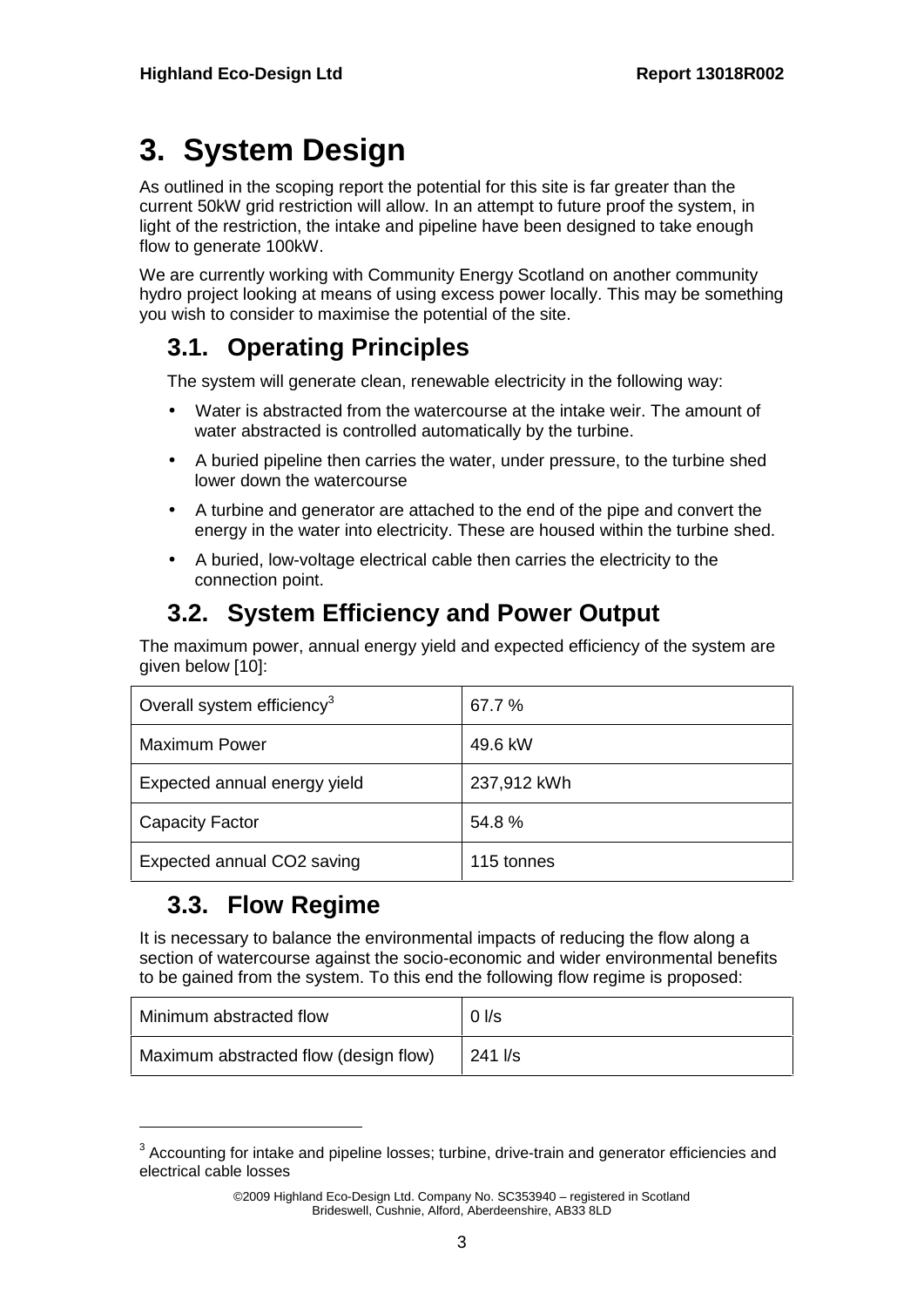| Mitigation flow <sup>4</sup> | Minimum of Q90 (55 l/s), increasing to<br>Q80 (86 l/s) at Q30 |  |
|------------------------------|---------------------------------------------------------------|--|
|                              |                                                               |  |

Further information on the proposed abstraction regime can be found in Appendix I while the mechanism for ensuring the mitigation flow is maintained is explained in Section 3.4.1

#### **3.4. Component Details**

The system will consist of the following components, as illustrated in Appendix II:

- $\bullet$  Intake diverts water from the burn
- $\bullet$  Pipeline carries water to the turbine
- Turbine house contains the turbine, generator and controller
- Tailrace returns water to the burn
- Transmission cable carries electricity to the connection point.

| <b>3.4.1.</b> Intake |  |
|----------------------|--|
|                      |  |

| Location and Design       | See drawings 13018D001 and<br>13018D002                    |
|---------------------------|------------------------------------------------------------|
| Weir construction         | Concrete                                                   |
| Fish pass                 | No – impassable obstacle downstream,                       |
| Mitigation flow mechanism | Passive: profiled plate mounted lower<br>than intake crest |
| Intake screening          | Wedge-wire screen, maximum aperture =<br>$1 \text{ mm}$    |
| Intake head loss          | 0.7 <sub>m</sub>                                           |
| Cleaning mechanism        | Passive: self-cleaning by overspill wash                   |
| De-watering mechanism     | Removal of mitigation plate                                |
| Maintenance regime        | Monthly inspection, annual de-water and<br>service         |

 $<sup>4</sup>$  The flow to be left running down the depleted reach when the turbine is operating</sup>

<sup>©2009</sup> Highland Eco-Design Ltd. Company No. SC353940 – registered in Scotland Brideswell, Cushnie, Alford, Aberdeenshire, AB33 8LD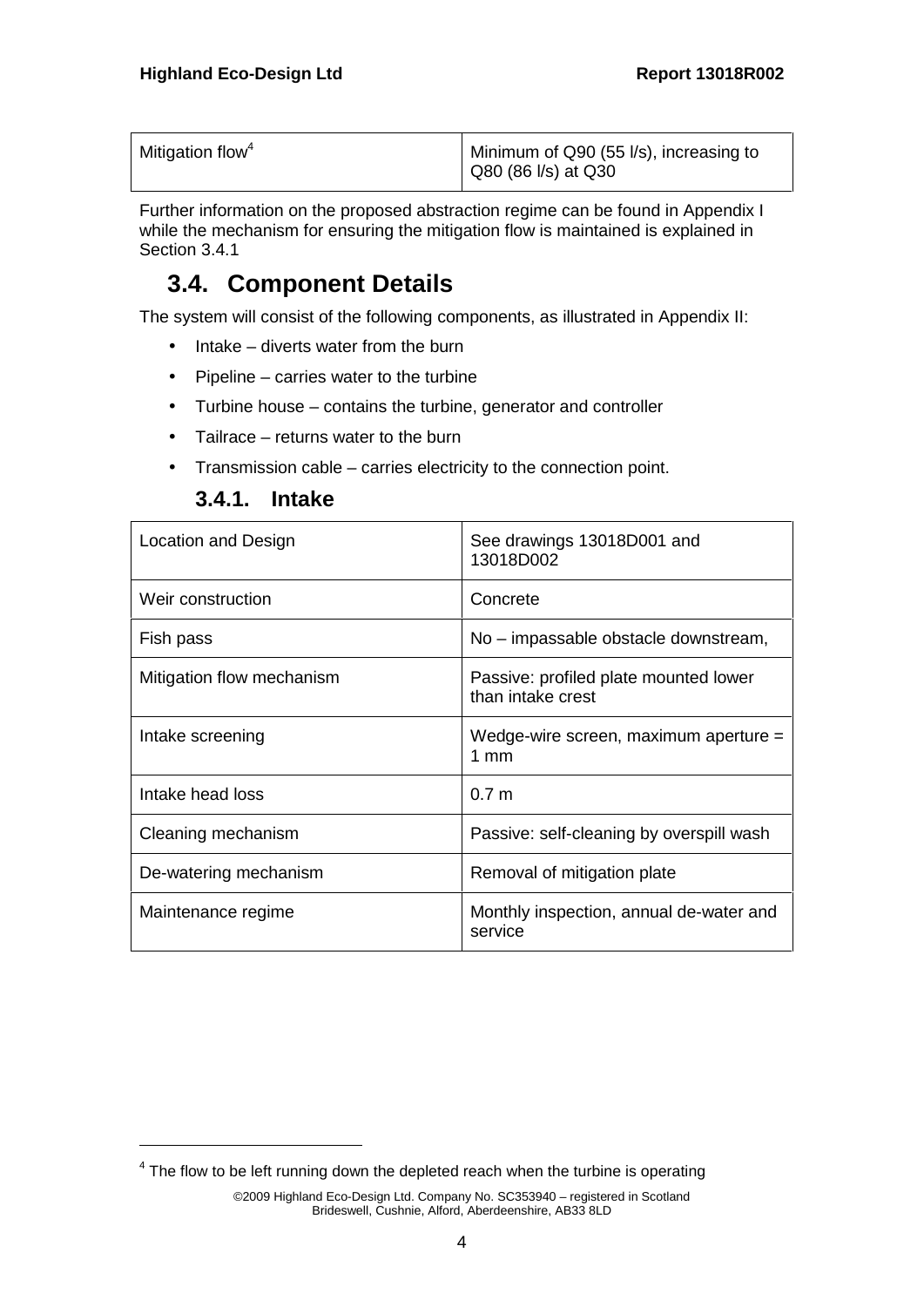#### **3.4.2. Pipeline**

| Route                                       | See drawing 13018D002                                                                                                                       |  |
|---------------------------------------------|---------------------------------------------------------------------------------------------------------------------------------------------|--|
| Maintenance/emergency shut-off<br>mechanism | Sluice at intake                                                                                                                            |  |
| Maintenance access locations                | Intake and turbine manifold                                                                                                                 |  |
| <b>Construction access</b>                  | Semi-permanent track along trench.<br>Topsoil reinstated on backfill.                                                                       |  |
| Maintenance regime                          | Annual inspection, swabbing every 5<br>years                                                                                                |  |
| <b>Section 1</b>                            |                                                                                                                                             |  |
| <b>Type</b>                                 | <b>PE100 SDR 26</b>                                                                                                                         |  |
| Length                                      | 350 m                                                                                                                                       |  |
| <b>Nominal Diameter</b>                     | 560 mm                                                                                                                                      |  |
| <b>Pressure Rating</b>                      | 6 Bar                                                                                                                                       |  |
| Bedding/trench requirements                 | Buried with a cover of at least 0.9 m.<br>Pipe bedded and covered with riddled or<br>crushed material with a maximum<br>dimension of 50 mm. |  |
| <b>Head loss</b>                            | $0.74 \text{ m}$                                                                                                                            |  |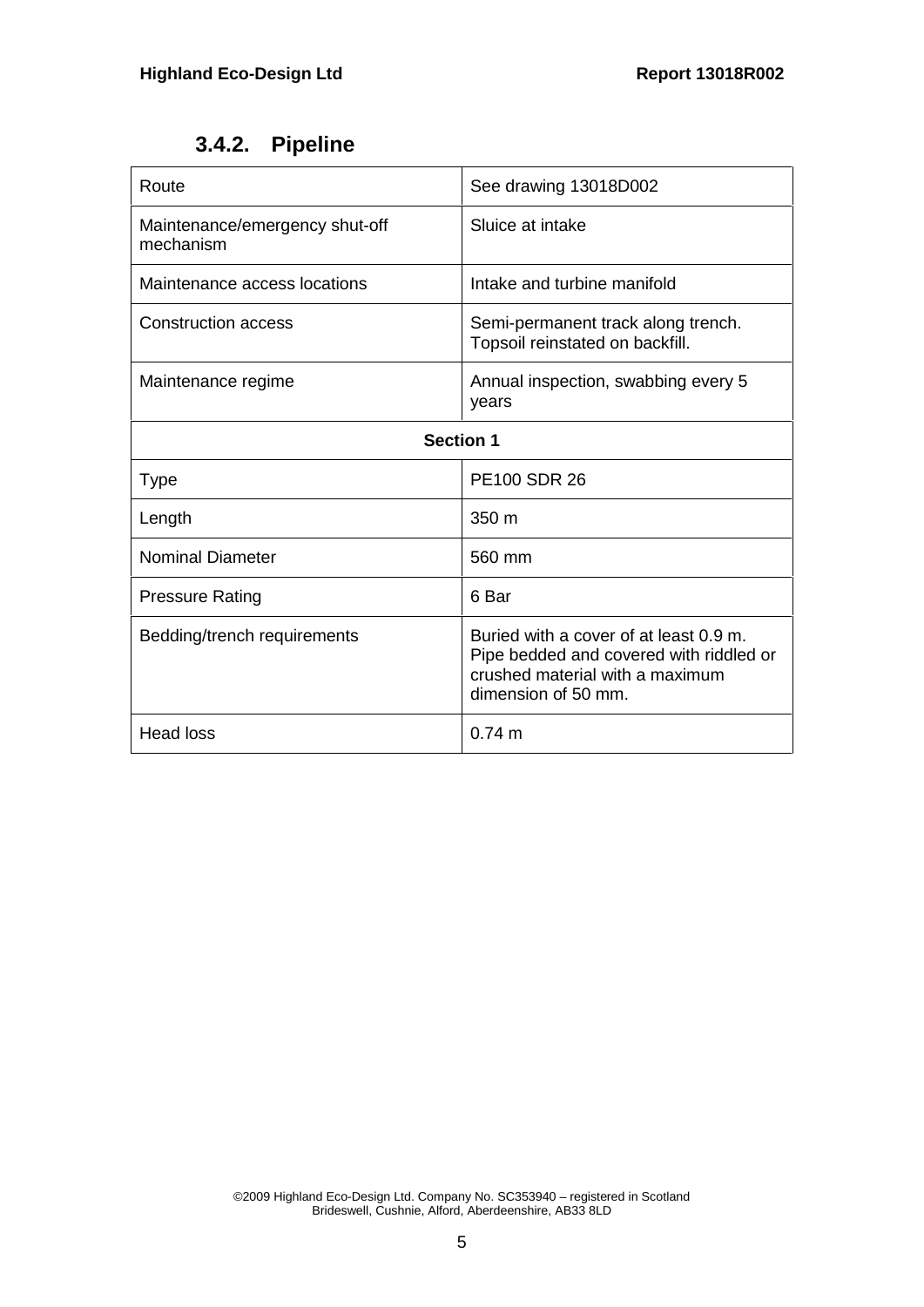| Turbine type                                         | Cross-flow                                                                                                        |
|------------------------------------------------------|-------------------------------------------------------------------------------------------------------------------|
| Design flow                                          | $241$ I/s                                                                                                         |
| Net head at turbine design flow                      | 29.5 m                                                                                                            |
| Turbine mechanical efficiency (at design<br>flow)    | 79 %                                                                                                              |
| Generator type                                       | Induction, asynchronous                                                                                           |
| Generator/drive train efficiency (at design<br>flow) | 90 %                                                                                                              |
| Controller type                                      | Electronic generator controller. Intelligent<br>flow control using head level sensor in<br>header tank at intake. |
| Sensor cable to intake                               | $2 \times$ SWA, 1.5 mm <sup>2</sup> , 3-core                                                                      |
| Flow control mechanism                               | Actuator controlled, variable nozzle on<br>turbine.                                                               |
| Maintenance regime                                   | Monthly inspection, annual service                                                                                |

**3.4.3. Turbine, Generator and Controller**

## **3.4.4. Turbine Housing**

| Location          | See drawings 13018D001 and<br>13018D002                             |
|-------------------|---------------------------------------------------------------------|
| Foundation        | Reinforced concrete                                                 |
| Construction      | Steel portal frame                                                  |
| Roofing           | Box profile metal sheet                                             |
| Cladding          | Box profile metal sheet                                             |
| Lighting          | Corrugated plastic roof-lights and low-<br>energy internal lighting |
| Lifting provision | Portable gantry required                                            |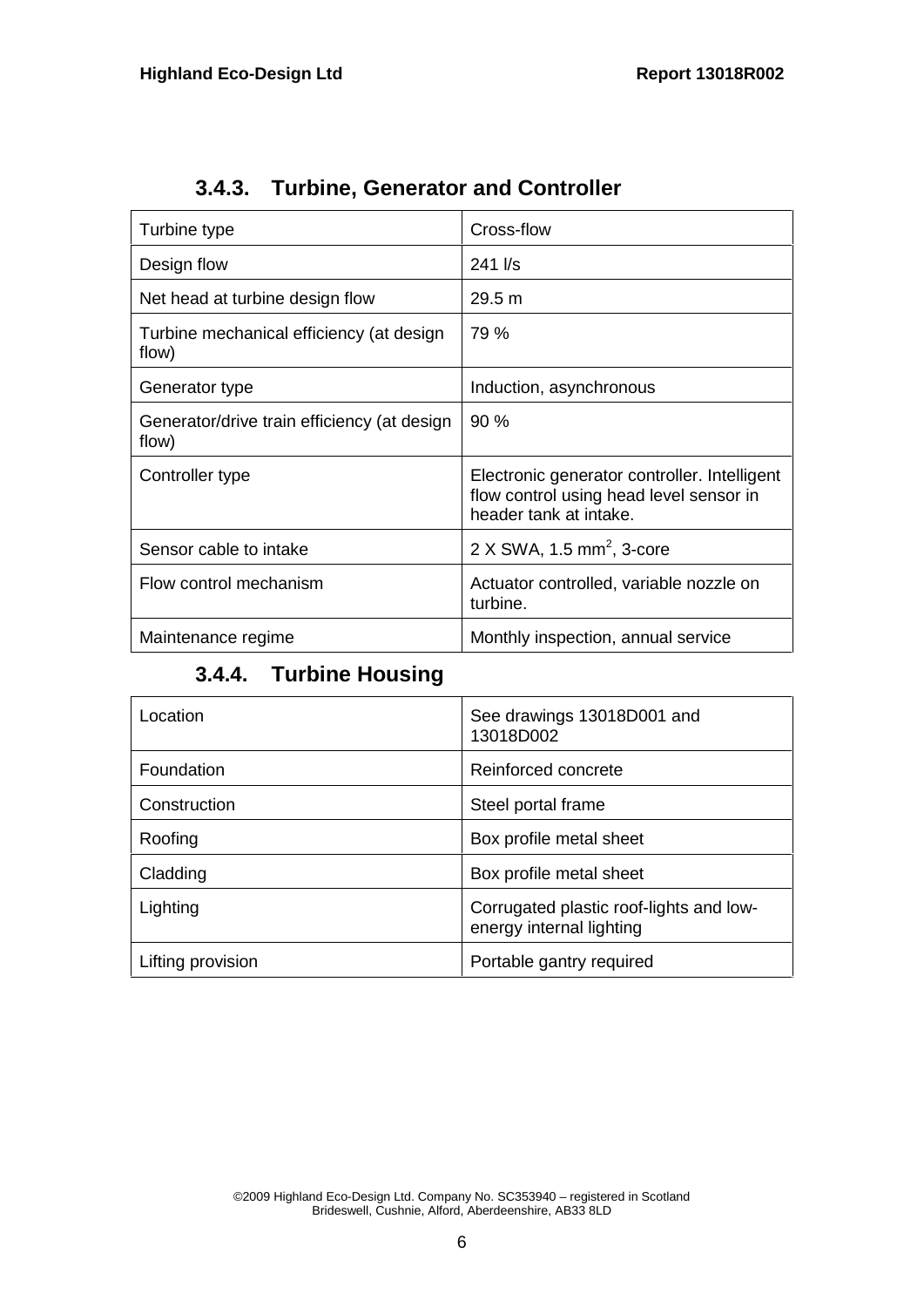| Location  | See drawing 13018D002                                 |
|-----------|-------------------------------------------------------|
| Type      | Piped                                                 |
| Screening | Maximum 20 mm bar spacing on exit of<br>turbine house |

## **3.5. Electrical Connection**

| Connection type                               | 2-Phase                                                                                               |
|-----------------------------------------------|-------------------------------------------------------------------------------------------------------|
| Maximum current per-phase                     | 103.3 A                                                                                               |
| Connected under engineering<br>recommendation | G59/2                                                                                                 |
| Witness testing required?                     | Yes                                                                                                   |
| Electrical protection                         | All electrical equipment to be protected to<br>IP55 specifications                                    |
| Earthing arrangement                          | All equipment bonded to mains earth.<br>Additional local earth spike at turbine<br>house if required. |
| <b>Production metering</b>                    | Ofgem approved kWh meter within<br>turbine house                                                      |
| Export metering                               | To be arranged with power supplier                                                                    |
| Length of cable to connection point           | 50 <sub>m</sub>                                                                                       |
| Cable specification                           | SWA Copper conductor, 70 mm <sup>2</sup> , 3-core                                                     |
| Losses in cable at peak power                 | 1.12%                                                                                                 |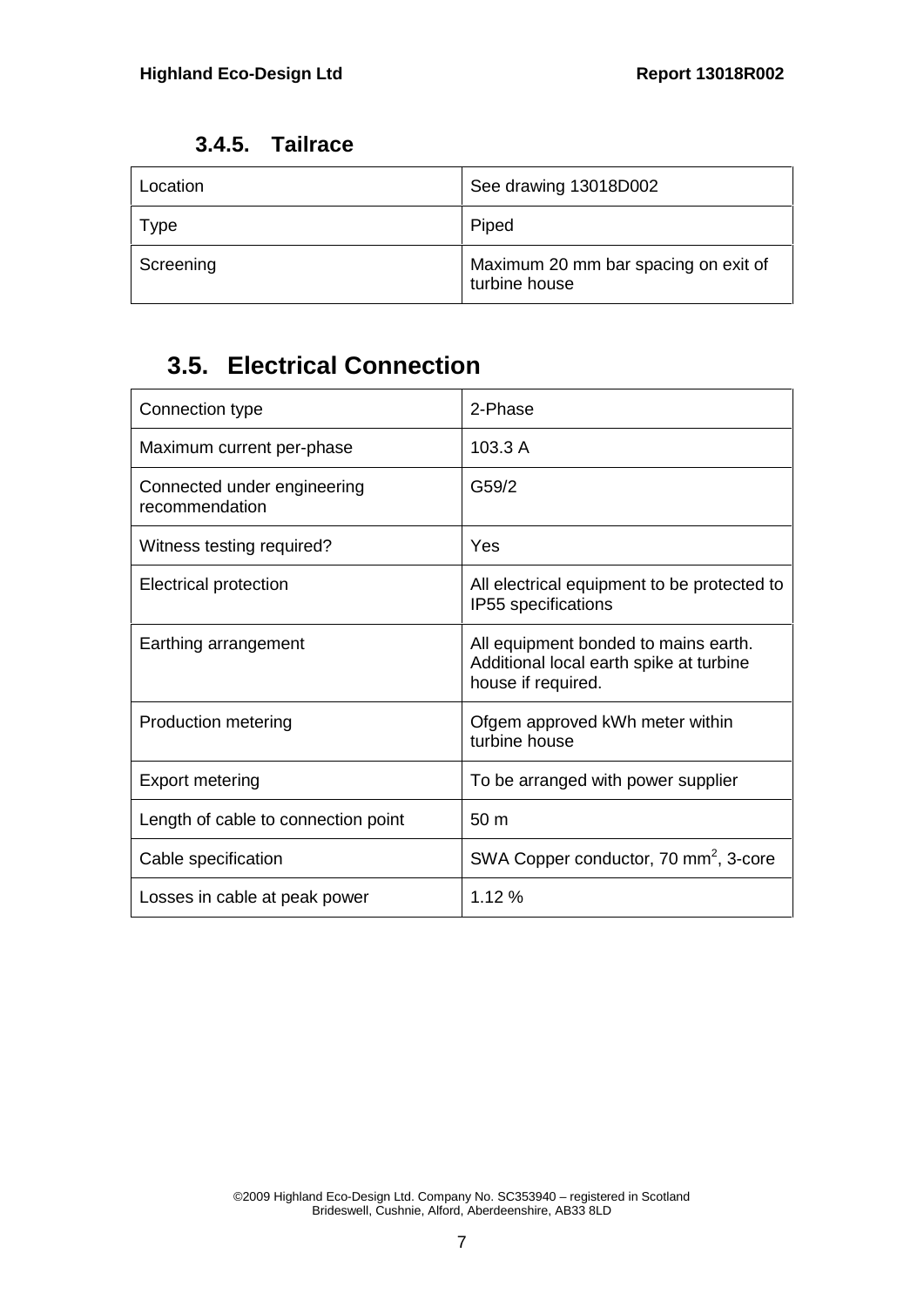# **4. Design Constraints**

The system as detailed in Section 3 had been designed to account for the following constraints.

## **4.1. Key Parameters**

The scale and type of hydro-electric turbine that can be installed at this site is determined by the following parameters:

| Average flow in watercourse                                                                      | 560 l/s [8] |
|--------------------------------------------------------------------------------------------------|-------------|
| Gross head                                                                                       | 31 m        |
| Distance between intake and tailrace exit $\parallel$ 375 m<br>to achieve this head <sup>5</sup> |             |

## **4.2. Hydrology**

Information on the flow characteristics of the watercourse can be found in Appendix I

To verify the computer flow prediction used in this analysis it is strongly recommended that the client takes regular digital photographs of a reference point on the watercourse between the intake and tailrace exit locations, noting the date and time that the photograph was taken. A scale staff (meter stick) should be visible within the photos to allow qualitative assessment of the flow.

## **4.3. Terrain and Habitat**

Details of the terrain along with observations on the aquatic and riparian habitat are available in Appendix II.

<sup>&</sup>lt;sup>5</sup> Measured down the centre of the watercourse

<sup>©2009</sup> Highland Eco-Design Ltd. Company No. SC353940 – registered in Scotland Brideswell, Cushnie, Alford, Aberdeenshire, AB33 8LD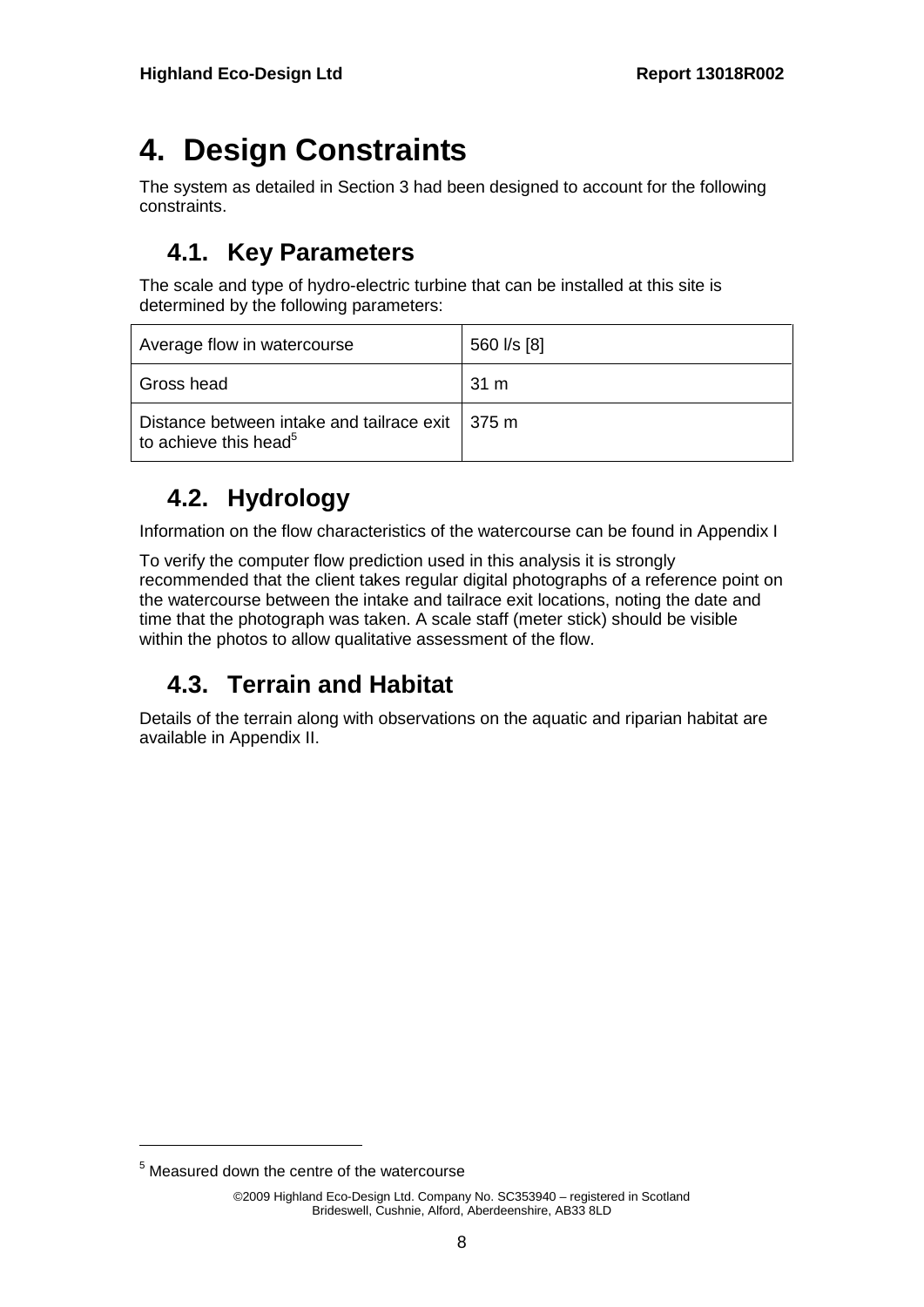## **4.4. Designations**

Landscape and habitat designations as detailed by SNH [7] are detailed below:

| Designation                    | Yes      | <b>No</b> |
|--------------------------------|----------|-----------|
| <b>SSSI</b>                    |          | X         |
| <b>RAMSAR</b>                  |          | X         |
| <b>Special Protection Area</b> |          | X         |
| Special Area of Conservation   |          | X         |
| <b>National Nature Reserve</b> |          | X         |
| <b>National Scenic Area</b>    | $\times$ |           |

## **4.5. Protected Species**

There are a number of key species which, if present, could be affected by the development. SNH and SEPA will be able to advise on the likelihood of their presence and additional survey requirements.

The species that are most likely to be present will vary from site to site but the primary species that can be affected by a micro-hydro installation are otter, water vole, badger, red squirrel, nesting birds, salmon, sea trout, lamprey and fresh-water pearl mussel.

The potential risks to these species arise from disturbance during construction, injury from passing through the turbine and loss of habitat. These risks can be mitigated against through implementation of suitable precautions during construction and have been addressed by the design and layout of the system as a whole.

Different species are at risk at different times of the year. For example salmon and trout are more sensitive during the migration and spawning season (generally autumn to early winter) while nesting birds are more sensitive in spring and early summer. As a result it is impossible to define a construction window to suit all species. Instead some general principals should be followed:

- In-river works should not be undertaken during the Salmonid spawning season
- General construction should take place during the driest months to minimise damage to ground-cover and avoid the risk of sediment pollution
- If extensive areas of the site are suitable for ground nesting birds (not heavily grazed or cropped) then a breeding bird survey should be undertaken immediately prior to construction if it is due to begin within the bird nesting season  $(1<sup>st</sup> March to 31<sup>st</sup> July).$

©2009 Highland Eco-Design Ltd. Company No. SC353940 – registered in Scotland Brideswell, Cushnie, Alford, Aberdeenshire, AB33 8LD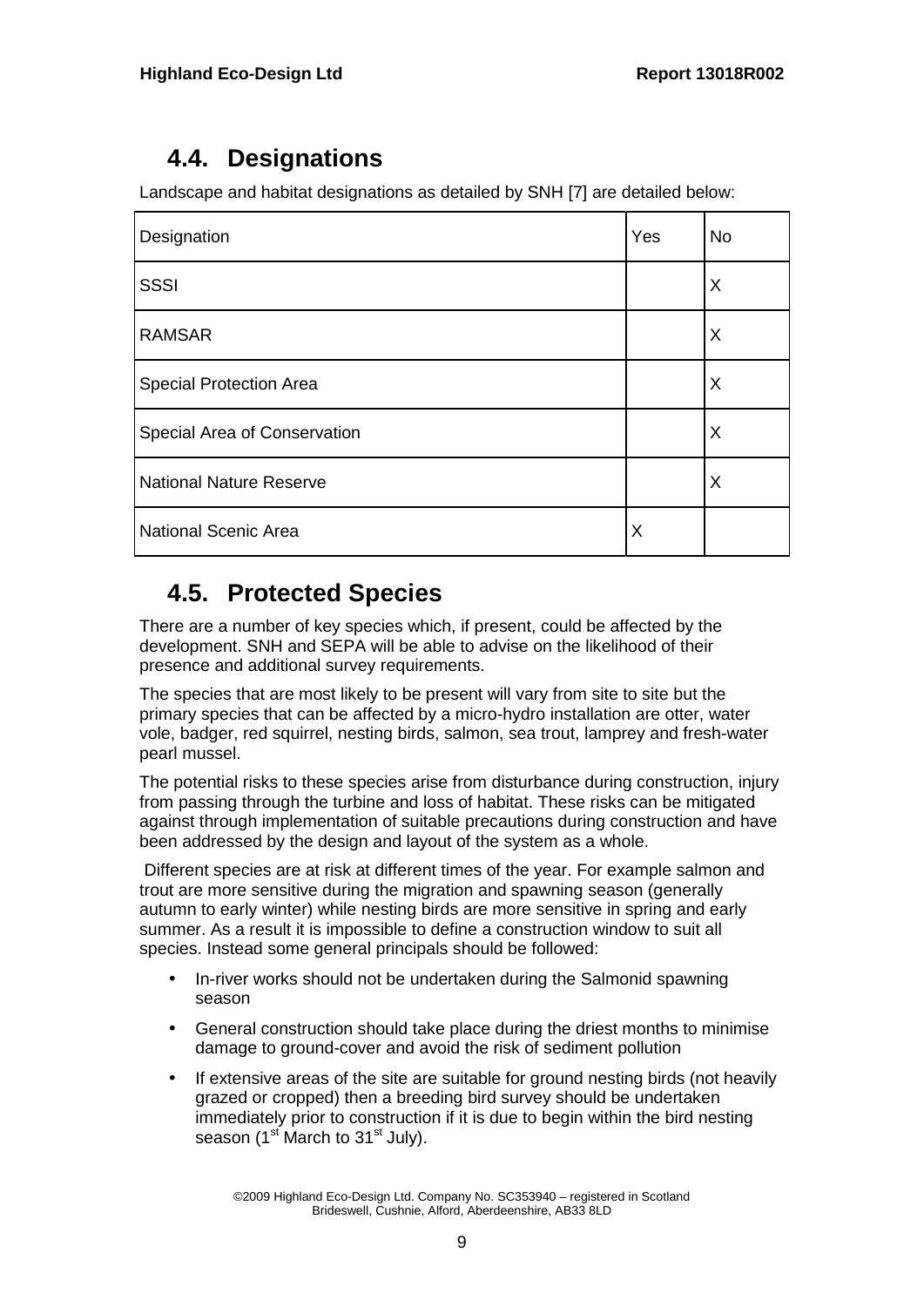To minimise the risk of disturbance of protected species during construction the method statement contained in Appendix III has been compiled with precautionary procedures in place.

#### **4.6. SEPA Guidance**

This scheme would appear to be "potentially acceptable" according to SEPA's published guidance [5]. However, a detailed fish habitat survey will be required as the gradient of the watercourse is less than 10%. The table below shows the key criteria [6], while Appendix IV shows how this conclusion was reached.

| Waterbody or Tributary              | Tributary              |
|-------------------------------------|------------------------|
| Waterbody name                      | n/a                    |
| Waterbody status                    | n/a                    |
| Catchment area upstream of tailrace | $8.69$ km <sup>2</sup> |
| Length of proposed depleted reach   | 375m                   |

SEPA should be approached for a scoping opinion at the earliest opportunity to refine additional survey requirements.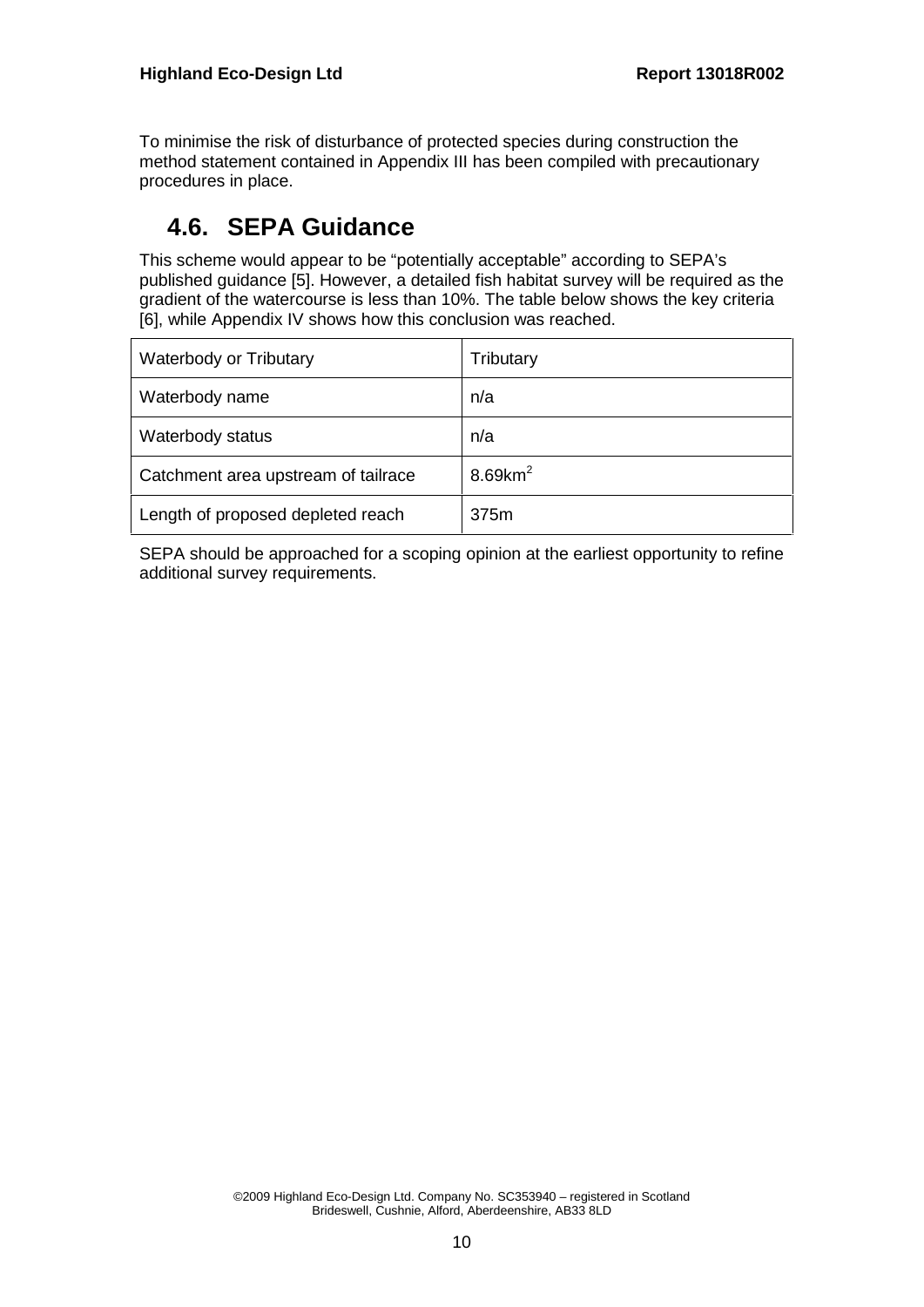### **4.7. Built Heritage**

The scheme will not affect any known built heritage or archaeological sites [9].

#### **4.8. Landscape**

By its nature hydro-power will have little long-term visual impact on the landscape. The pipeline will be buried and will regenerate in a few years. The intake and turbine house have been sympathetically designed

### **4.9. Recreational Use**

The watercourse may be used for angling but appears to be unsuitable for navigation.

### **4.10. Noise**

Statutory noise limits are easily achieved through appropriate design of the turbine house.

### **4.11. Land Ownership and Tenancies**

The watercourse is entirely contained within the local crofters land. Initial discussions with regard to the development have been undertaken.

### **4.12. Terrain and Access**

Observations on the terrain around the watercourse are detailed in Appendix II.

Temporary access will be required to all of the works during construction. During normal operation vehicular access to the turbine house will be required while safe access to the intake will be by required for ATV and foot only.

#### **4.13. Lay-down Area**

During construction it is necessary to stage materials and equipment close to the main access. For smaller schemes the "lay-down" area may just be a designated patch of field, for larger schemes this is likely to be a temporary hard-standing.

At this site a suitable location for the lay-down area would be adjacent to the turbine house.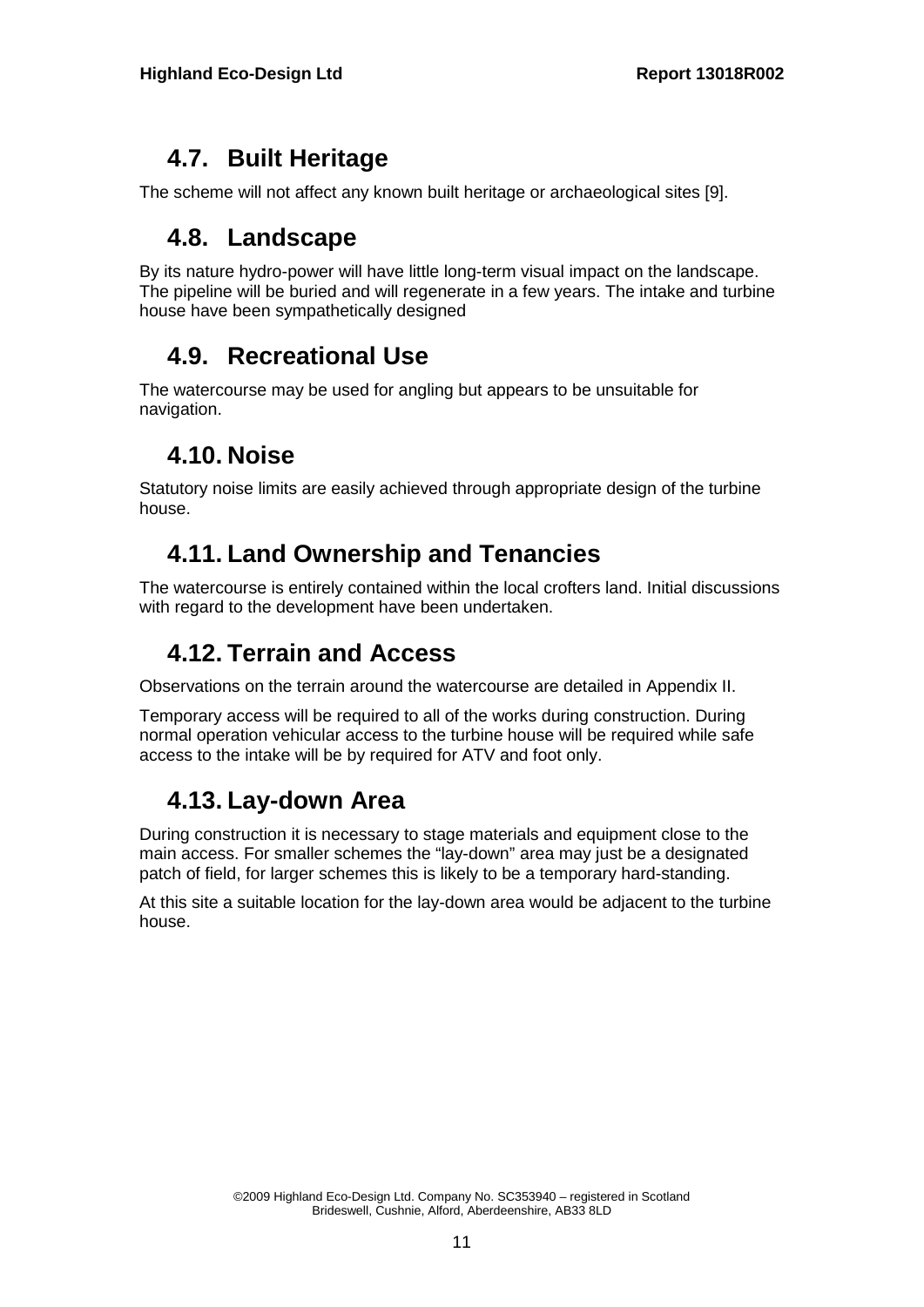# **5. Permissions**

Planning permission, a CAR license and an electricity network connection will all be required. It is recommended that planning and abstraction are applied for simultaneously to allow construction to commence as early as possible. The application for connection to the electricity network can throw up significant up-front (although refundable) costs and so it is recommended that you approach the local Distribution Network Operator (DNO) to discuss the scheme.

We have provided most of the information necessary for the client to pursue the appropriate permissions although some refinement of the design will be required upon consultation with the authorities. Dealing with the regulatory bodies has historically been a laborious and complex process. We would strongly recommend that Highland Eco-Design be commissioned to act as an agent in applying for permissions.

#### **5.1. Abstraction Licence**

An abstraction license will be required for this installation; the information required for the abstraction licence application form has been refined in Appendix IV. The application should be submitted along with this report to the SEPA regional office.

The regional SEPA office for this site is:

Dingwall Office Fodderty Way Dingwall Business Park Dingwall IV15 9XB Tel: 01349 862021 Fax: 01349 863987

#### **5.2. Planning Permission**

Planning permission is required for micro-hydro installations. Additional design work may be required for a planning application depending on the local authority.

Planning applications can now be submitted and tracked through a central internet portal:

https://eplanning.scotland.gov.uk/WAM/

It is possible that further environmental surveys will be required to satisfy the statutory consultees such as the Scottish Environment Protection Agency, Scottish Natural Heritage, and the relevant fisheries board.

#### **5.3. Electricity Network Connection**

An application for connection to the electricity network should be submitted as early as possible to the District Network Operator:

SSE Power Distribution 10 Henderson Road Inverness IV1 1SN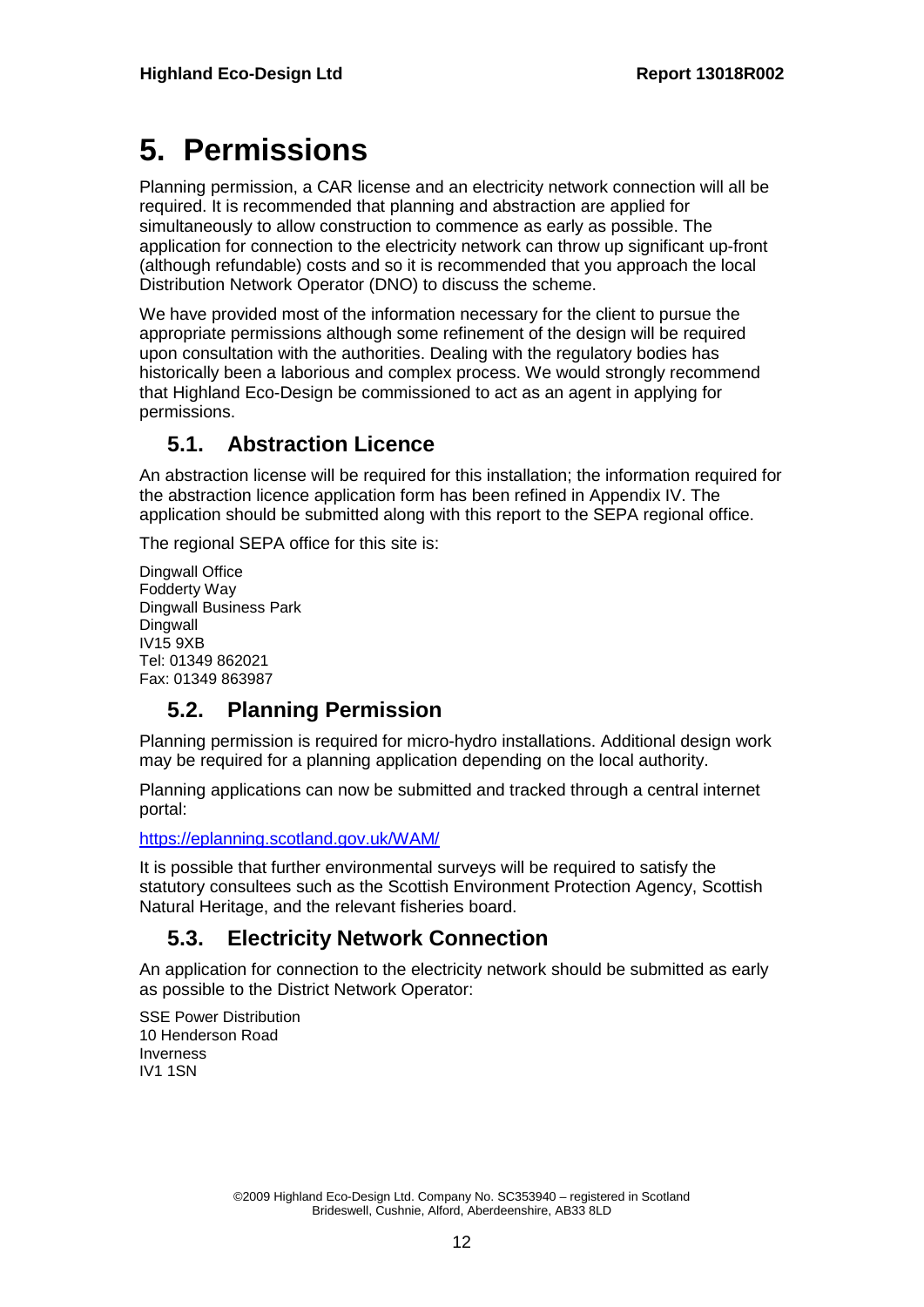# **6. Finance, Risk and Delivery**

#### **6.1. Costs and Returns**

A breakdown of costs and returns is given in Appendix V.

#### **6.2. Financial Risk and Mitigation**

As with all development investments there is an element of financial risk associated with developing a hydro project. A sensitivity analysis of some of these risk factors is also included in Appendix V.

The uncertainties associated with a hydro scheme can be characterised into the following categories:

#### **6.2.1. Development**

This is the outlay required to assess and design a scheme prior to being granted planning, abstraction and grid connection permission. There is no guarantee that all permissions will be granted and so this stage of a project represents the highest risk.

#### **6.2.2. Construction**

This represents the possibility of overspend inherent in any large civil engineering project. Overspend can occur for any number of reasons but with a hydro scheme the primary causes are likely to be ground conditions and the potential for flooding events during near-river operations.

Ground conditions can be assessed through an appropriate site investigation prior to tendering. However there is always a chance that this investigation will miss something requiring extra work, for example an area of solid rock.

Flood risks should be minimised by careful timetabling of certain works, this is generally good practice for pollution avoidance.

#### **6.2.3. Operational**

This covers two areas: Single, unforeseeable events and the accuracy of the prediction of available water resource. Unforeseeable events can be mitigated against through appropriate insurance and designing redundancy into the system so that it can cope if something unexpected happens.

The accuracy of the prediction of the water resource is a key issue. Long term measured data at the site will improve the accuracy of a prediction. However climate change, evolving land use and natural variations in rainfall mean that there will always be an element of uncertainty in the predicted flow and thus in the energy yield.

We use the LowFlows 2000 model as the basis for the majority of our analysis. This software has a stated uncertainty of ±11% at 68% confidence, equating to ±22% at 95% confidence. This means that there is a 95% probability that the predicted mean flow will be no more than 22% different to the actual flow at the site.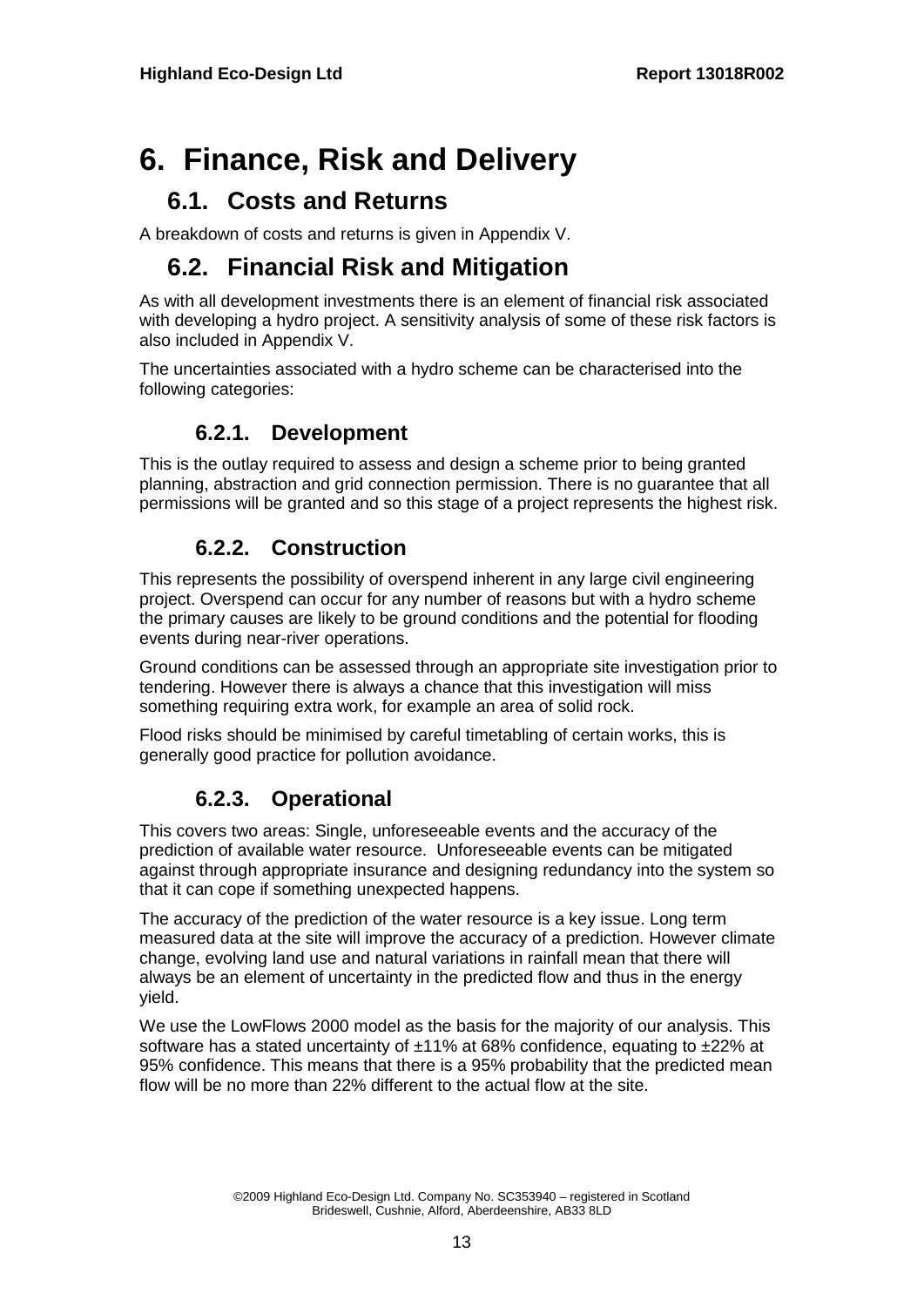#### **6.3. Project Structures**

Regardless of the output, micro-hydro schemes tend to represent a significant capital investment. How individuals and organizations approach such an investment will vary but the majority of projects fall into one of the classifications below.

We have working relationships with development partners ranging from private investment consortia to professional renewable energy developers and so are well placed to pull schemes forward if a private development is unattractive. Our longterm involvement in a scheme will also give investors confidence as we will have a vested interest in keeping the scheme running at peak efficiency.

#### **6.3.1. Private Development**

Under this structure the landowner shoulders all of the risks associated with the development and we simply provide design, supply, installation and maintenance services under contract.

#### **6.3.2. Lease Rental (Professional Developer)**

A lease rental insulates the landowner from all of the risks associated with developing and operating a hydro scheme. Payment normally takes the form of a small fixed rate rent plus a percentage of the net revenue of the system.

If this arrangement is appropriate and desirable to both parties we would start by refunding all fees paid to date and signing a simple exclusivity agreement. This would allow us to undertake further investigations of the site and explore the options with our development partners. We would then negotiate a lease rental of the site that provides the best value for both sides.

#### **6.3.3. Joint Venture**

A joint venture allows the landowner to invest a certain amount of capital into the project to secure a greater reward than a lease rental but with less risk than a private development.

If this arrangement is appropriate and desirable to both parties we would start by signing a simple exclusivity agreement. This would allow us to undertake further investigations of the site and explore the options with our development partners.

A Limited Liability Partnership (LLP) would then be formed with the sole purpose of developing the site. The members of this LLP would share the initial development risk between them. In this scenario the landowner(s) would either enter into a standard lease with the LLP or be given a small % stake instead of a rent.

This model is particularly useful for multiple-owner sites.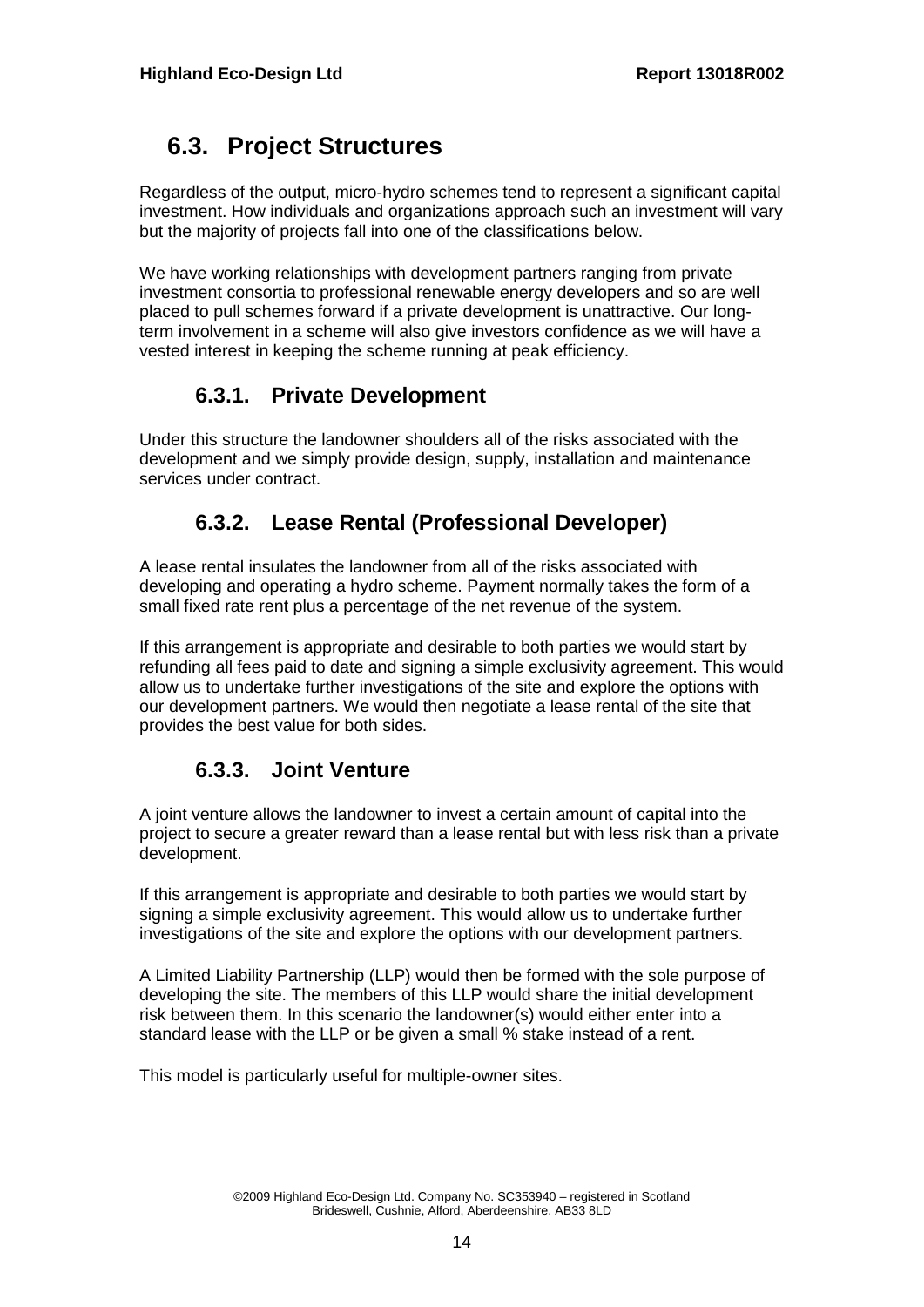### **6.4. Project Delivery**

Highland Eco-Design Ltd provides a flexible service from concept to commissioning and beyond. We can assess, design, secure permissions, supply, project manage, install and commission the scheme as a turn-key installation or we can provide individual elements on a contract basis.

The flow-chart below outlines the primary development route for a client-funded small-scale hydro-electric project. Typically the whole process takes between 2 and 3 years to complete.



©2009 Highland Eco-Design Ltd. Company No. SC353940 – registered in Scotland Brideswell, Cushnie, Alford, Aberdeenshire, AB33 8LD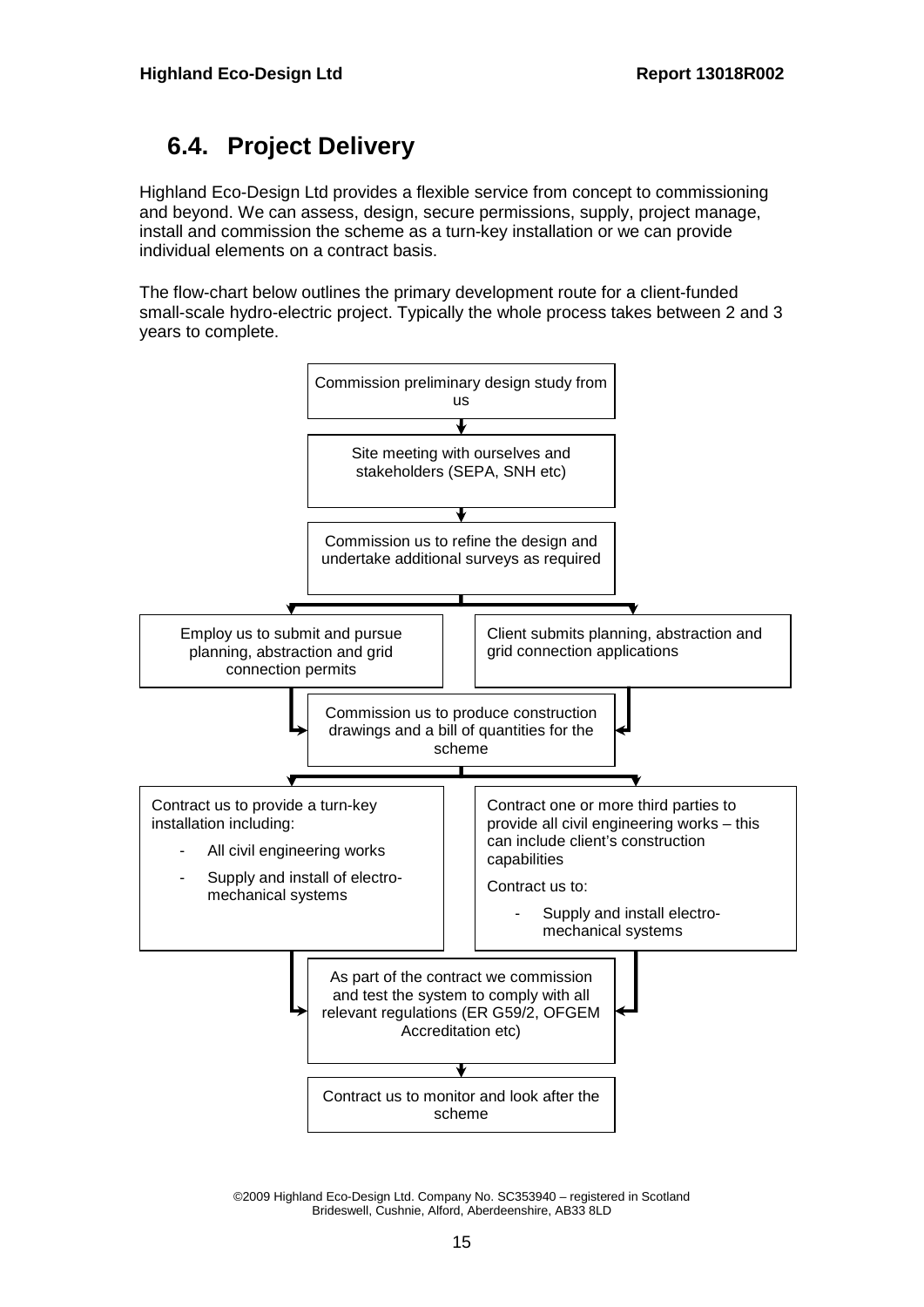# **7. Disclaimer**

The energy production, income and capital cost estimates contained within this report are based on the best available information. However, as they are subject to uncertainty arising from a wide range of sources, they are given as guidance only and should not be considered as a guarantee. The conceptual designs outlined in this report have been presented to provide as much information as possible. However, Highland Eco-Design Ltd can not accept liability for damage or loss resulting from the implementation of these preliminary designs.

The designs outlined in this report remain the property of Highland Eco-Design Ltd and may not be reproduced for purposes other than developing the site to which this report refers without express written permission.

# **8. Glossary**

**Capacity factor** - Also known as the Load factor, this is the % of a single year that the turbine would have to operate at full power in order to generate the energy it is expected to produce in a full average year.

**Depleted reach** – The section of watercourse between the intake and the tailrace where a reduced flow is experienced

**Design flow** – The optimum flow through the turbine, often the maximum flow the turbine can handle

**Generator** – A device for converting rotational kinetic energy into electrical energy

**Gross head** – The overall height available between the intake and the turbine

**Header tank** – A tank at the top of the penstock, contains the head level sensor and allows maintenance access. The purpose is not to store water

**Intake weir** – A low dam across the watercourse to ensure that the mitigation and turbine flows can be accurately controlled

**Mitigation flow** – The flow left running down the depleted reach when the turbine is operating

**Net head** – The head of water experienced by the turbine, equal to the gross head minus intake and pipe losses

**Renewable electricity** – Electricity that has been produced from an unlimited energy supply. In the modern context this also refers to energy that is produced with no release of pollutants into the environment.

**Run-of-river** – A hydro system that abstracts water depending on the flow available within the watercourse at any given time. No storage reservoir

**Tailrace** – An open channel or pipe returning the spent flow from the turbine to the watercourse

**Turbine** – A device for converting the gravitational potential energy of a flow of water into rotational kinetic energy